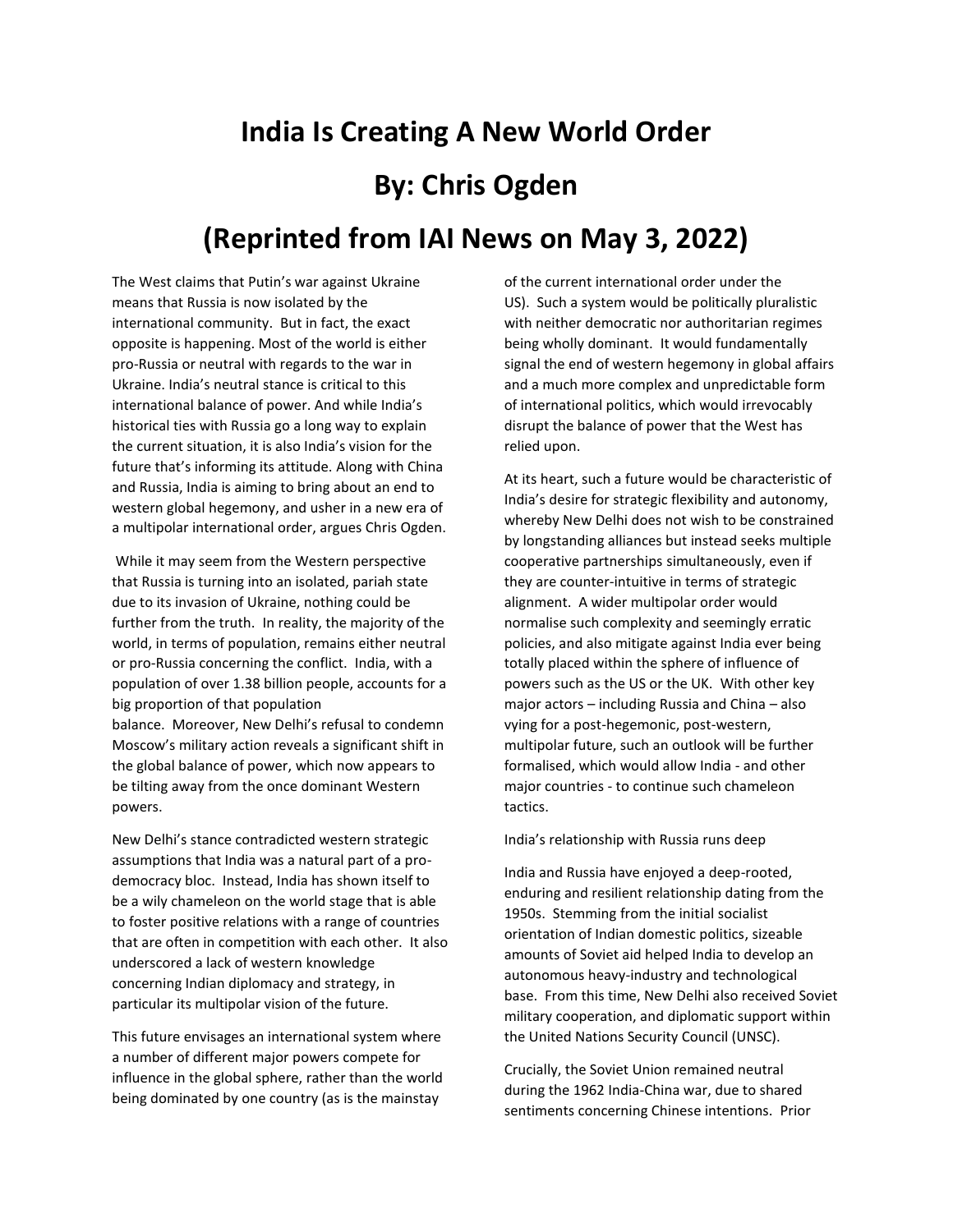to [the 1971 East Pakistan War](https://en.wikipedia.org/wiki/Indo-Pakistani_War_of_1971) (which led to the creation of Bangladesh) , the two sides signed the [Twenty-Year Peace, Friendship and Cooperation](https://mea.gov.in/bilateral-documents.htm?dtl/5139/Treaty+of)  [Treaty](https://mea.gov.in/bilateral-documents.htm?dtl/5139/Treaty+of) which protected India from UN censure and balanced against an emergent Islamabad–Beijing– Washington triple entente. New Delhi's success in the conflict cemented foundations of trust with Moscow for the rest of the Cold War.

After the end of the Cold War, close relations continued. India continued to gain a "strategic edge" from these relations concerning military arms supplies, with Moscow supplying New Delhi with [over \\$44 billion worth of weapons from 1992 to](https://armstrade.sipri.org/armstrade/page/values.php)  [2021](https://armstrade.sipri.org/armstrade/page/values.php), 65% of all India's military imports during this period. For India, these links are variously aimed at redressing strategic imbalances with China, ensuring superiority over Pakistan and projecting an image as a great power. [All domains of the Indian military are](https://www.defensenews.com/global/asia-pacific/2022/03/02/india-braces-for-sanctions-on-russia-to-delay-weapons-programs-deliveries/)  [supplied](https://www.defensenews.com/global/asia-pacific/2022/03/02/india-braces-for-sanctions-on-russia-to-delay-weapons-programs-deliveries/) by Russia, particularly the navy (destroyers, frigates, submarines, aircraft carriers) but also the army (tanks, artillery, armoured vehicles) and air force (fighter jets, radar, missiles).

Beyond the military domain, Russia's diplomatic protection via the UNSC bolsters [Indian claims in](https://www.bbc.com/news/10537286)  [Kashmir](https://www.bbc.com/news/10537286) and her primacy in South Asia, while Russia is a leading supplier of hydrocarbons to India and [a](https://www.cnbctv18.com/views/indias-russian-partnership-in-nuclear-energy-7086101.htm)  [major investor in multiple nuclear-reactor](https://www.cnbctv18.com/views/indias-russian-partnership-in-nuclear-energy-7086101.htm)  [projects.](https://www.cnbctv18.com/views/indias-russian-partnership-in-nuclear-energy-7086101.htm) The relationship has also involved [joint](https://www.ndtv.com/india-news/india-russia-begin-joint-military-training-exercise-indra-2021-2502864)  [military operations](https://www.ndtv.com/india-news/india-russia-begin-joint-military-training-exercise-indra-2021-2502864) and technological (especially military and space) cooperation. In 2010, Russia-India relations were upgraded to be ["special and](http://www.mea.gov.in/Portal/ForeignRelation/Russia_-DEC_2012.pdf)  [privileged",](http://www.mea.gov.in/Portal/ForeignRelation/Russia_-DEC_2012.pdf) making it New Delhi's foremost important global strategic partnership.

## Towards a multipolar international order

Clear strategic synergies are visible in the continued convergence of Indian and Russian worldviews regarding the promotion of a multipolar, balanced, stable and non-hegemonic international order. Such a multipolar order would not be clearly led by one particular country and would not signal the simple replacement of the US by China. Nor would it involve a power struggle solely between Beijing and Washington but would encompass a wider and protracted skirmish for influence involving other big actors such as New Delhi, Moscow, Tokyo and Brussels. In practice, such a multipolar order would

be complicated and convoluted with leading actors cooperating in certain domains yet clashing in others, as their strategic interests interlocked with ever greater intricacy.

Advocacy of such an outlook matches their membership of groupings such as [BRICS \(Brazil-](https://en.wikipedia.org/wiki/BRICS)[Russia-India-China-South Africa\)](https://en.wikipedia.org/wiki/BRICS) and the [Russia](https://thediplomat.com/2020/09/what-good-is-the-russia-india-china-triangle-for-moscow/)– India–[China triangle.](https://thediplomat.com/2020/09/what-good-is-the-russia-india-china-triangle-for-moscow/) It is also buoyed by common ambitions regarding becoming great powers, promoting development and equality (in terms of achieving parity with other leading powers, such as the United States) and seeking non-intervention (i.e. rejecting criticism of anything seen as being an internal issue of any other country, not just Russia or India, which for Moscow includes Ukraine, for India includes Kashmir and for China includes Taiwan).

Notably, the formation of [the BRICS grouping in](https://www.pria.org/download.php?filename=knowledge_resource/1558870139_Second%20BRICS%20Summit%20declaration.pdf&artid=3515)  [2010 declared](https://www.pria.org/download.php?filename=knowledge_resource/1558870139_Second%20BRICS%20Summit%20declaration.pdf&artid=3515) that 'the world is undergoing major and swift changes that highlight the need for corresponding transformations in global governance in all relevant areas'. Its members also argued that their collective command of major portions of the world's population [\(41% of the total in 2021\)](https://www.cia.gov/the-world-factbook/field/population/country-comparison) and economic production [\(31% of the total in 2021\)](https://data.worldbank.org/) demanded such a renovation. Together, China, India and Russia also spent [18% of all military expenditure](https://www.sipri.org/databases/milex)  [in 2021.](https://www.sipri.org/databases/milex)

These arguments have been replicated regarding the [Shanghai Cooperation Organization,](http://eng.sectsco.org/about_sco/) a security organisation, which was originally founded in 1996. Now consisting of China, Russia, the Central Asian states and India and Pakistan (who joined as full members in 2017), it is now the world's largest multilateral regime of its kind. Moreover, in the economic sphere, in the [Asian Infrastructure](https://www.aiib.org/en/index.html)  [Investment Bank,](https://www.aiib.org/en/index.html) in 2021 China had the [most overall](https://en.wikipedia.org/wiki/Asian_Infrastructure_Investment_Bank)  [voting power](https://en.wikipedia.org/wiki/Asian_Infrastructure_Investment_Bank) with 26.57%, followed by India (7.60%) and Russia (5.98%), which again underscored the power of these states in concert versus western institutions.

The emergence of these new groupings are acting to challenge the dominance of the western international order. It is also notable that, despite American thinkers proclaiming the irresistible triumph of the West's liberal international order as marking "[the end of history](https://tr.uow.edu.au/uow/file/c1e8a018-b551-452a-94c1-f681ed92a4c5/1/fukuyama-1989-1-18.pdf)", there is now a